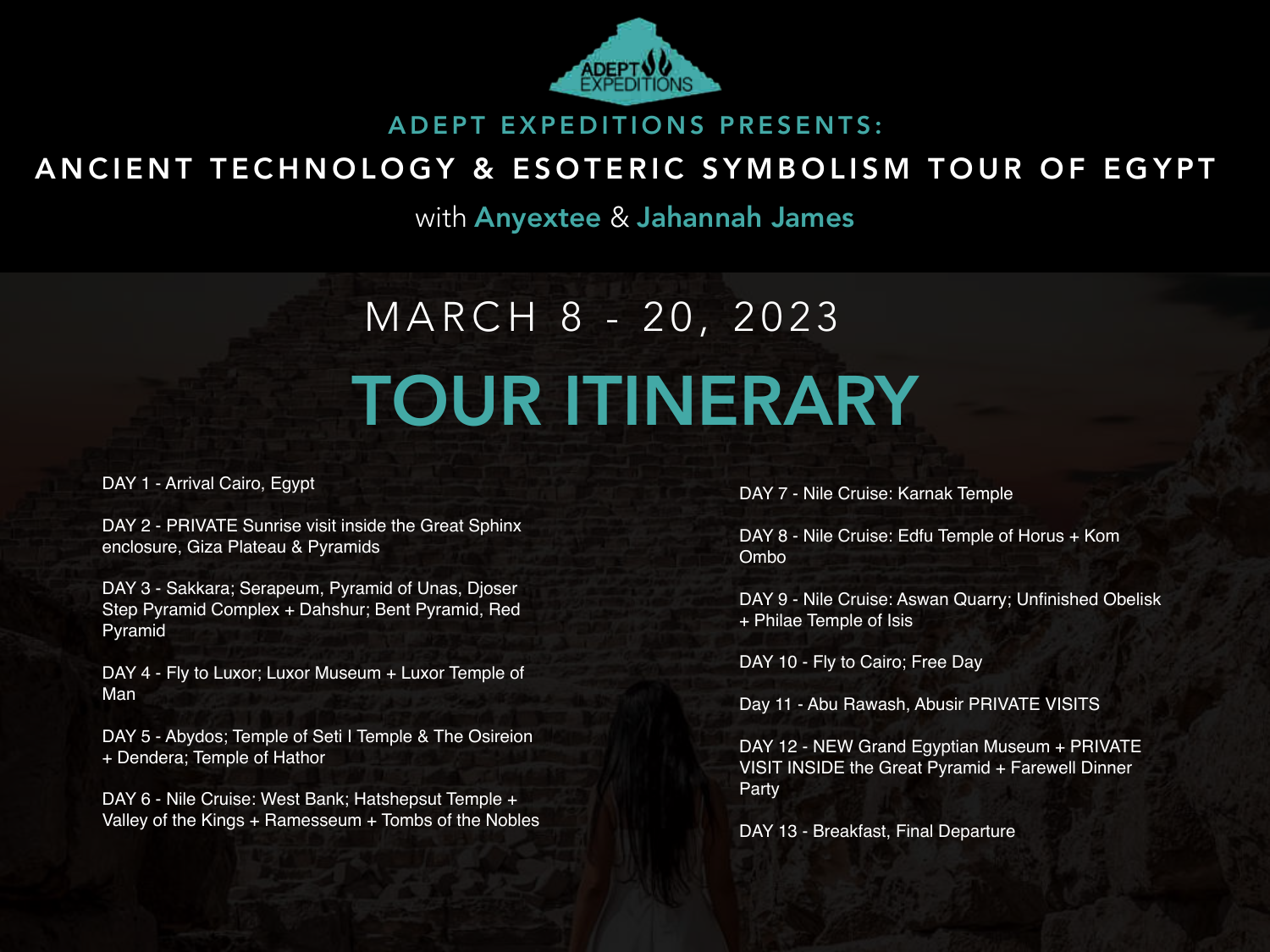# DAY 1: ARRIVAL IN CAIRO, EGYPT WEDNESDAY, MARCH 8TH



Arrive at **Cairo International Airport** where upon exiting the plane you will receive a warm welcome reception by our Adept Expeditions local representative. Our local rep will assist you with your entry visa (currently \$25 USD) and formalities through customs and immigration. You will then be transferred to the hotel.

We will have a casual meet & greet with our speakers at night where you will also meet other members of our expedition tour party.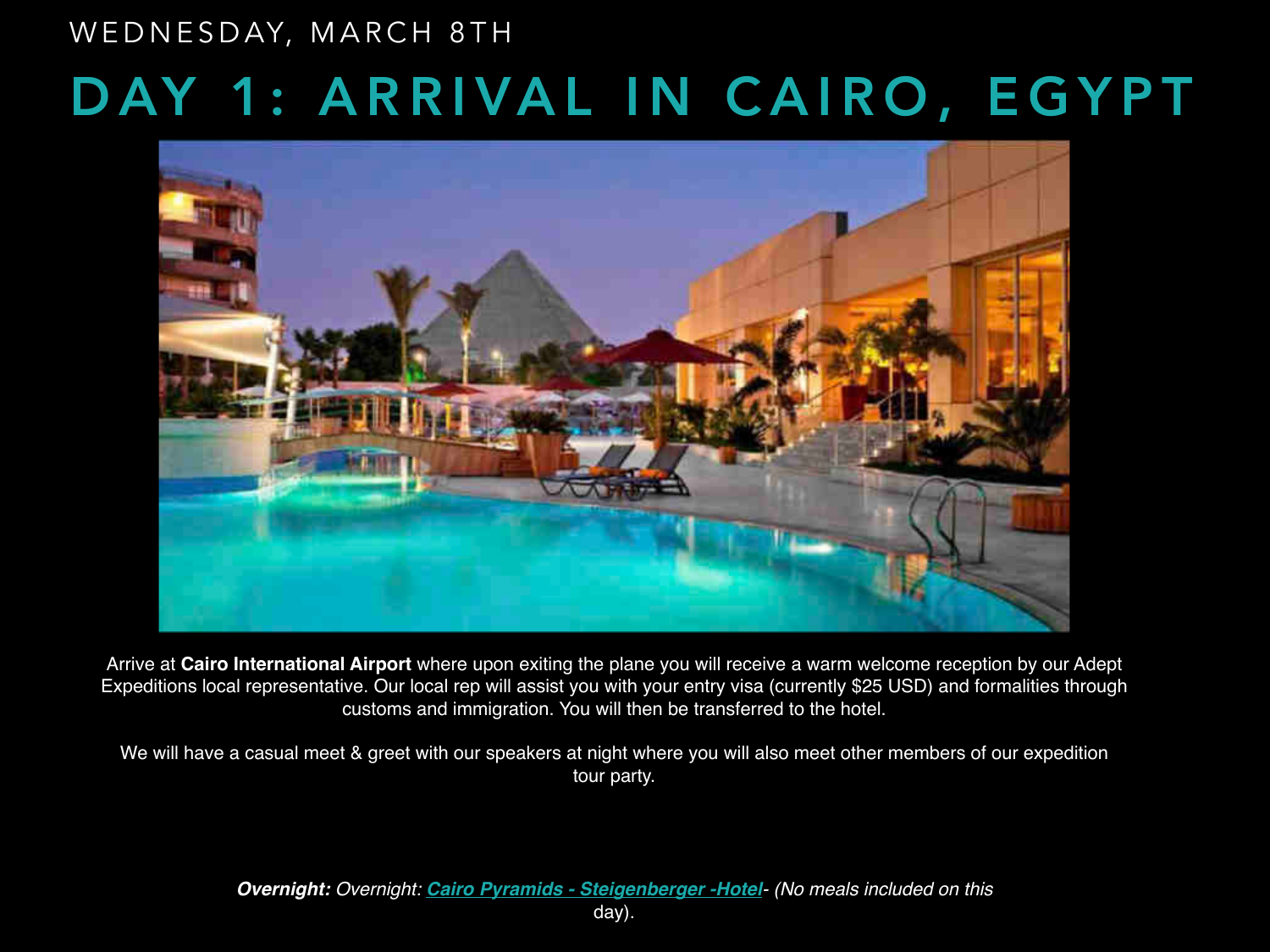#### THURSDAY, MARCH 9TH

## DAY 2: PRIVATE SUNRISE VISIT TO THE SPHINX, VALLEY TEMPLE, & GIZA PYRAMIDS



We start our day with a private visit between the paws of the Great Sphinx (pre-opening) to enjoy a spectacular sunrise, opening meditation, and exploration inside the sphinx enclosure. We discuss the [mysteries of the Sphinx](https://adeptexpeditions.com/sphinx-explained/) and show you the evidence for the water erosion theory, lost civilization theory and advanced engineering techniques. We will also see the Khafre Valley Temple with its alabaster floors and stupendous stone blocks intricately and precisely fitted together. After breakfast we continue exploring the Giza Pyramids Plateau getting to know more about the history and mysteries of Ancient Egypt.

**Overnight:** Overnight: Overnight: **[Cairo Pyramids - Steigenberger -Hotel](https://www.steigenberger.com/en/hotels/all-hotels/egypt/cairo/cairo-pyramids-hotel)** (Breakfast, Lunch).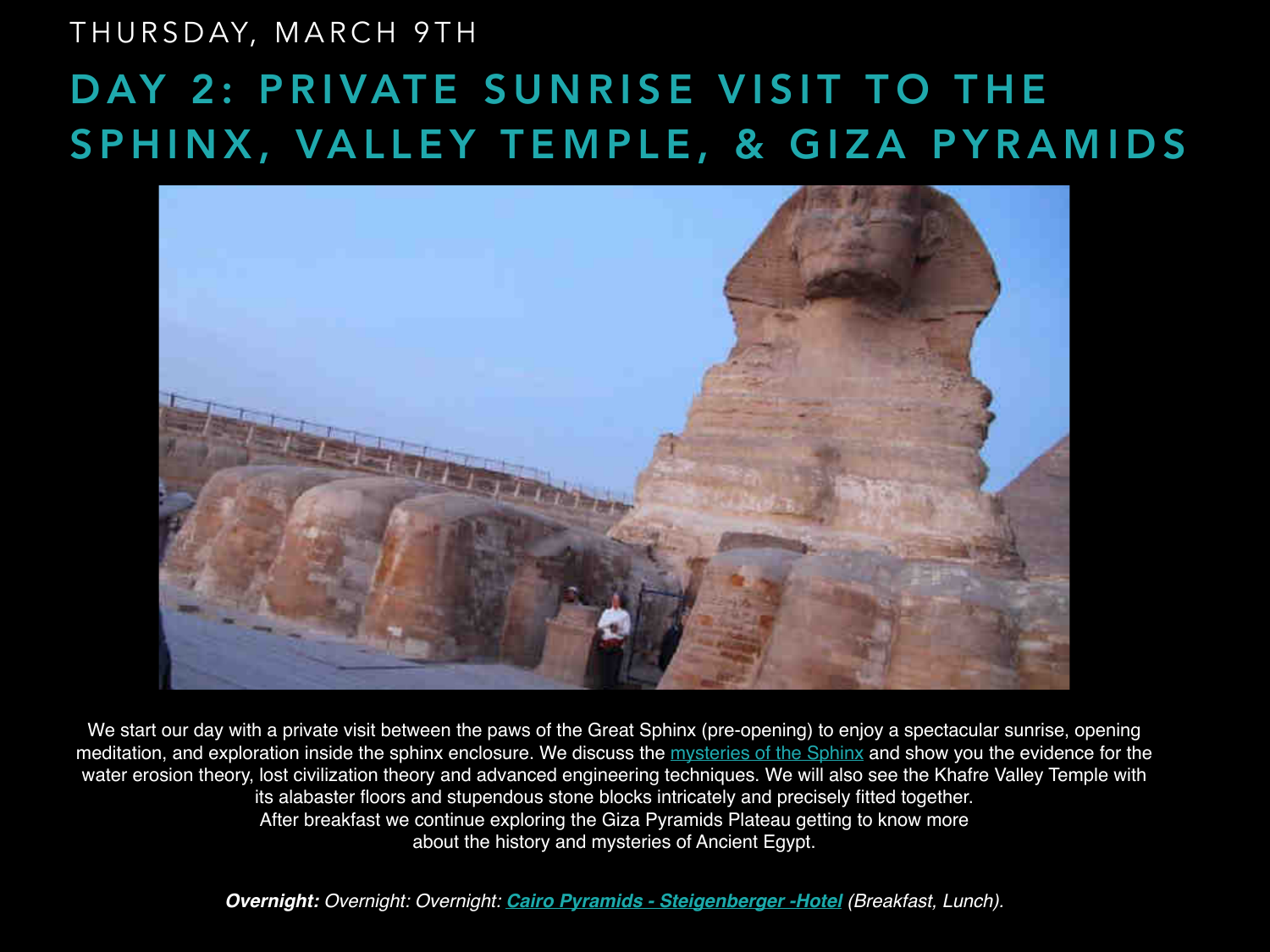#### FRIDAY, MARCH 10TH

### DAY 3: SAKKARA; SERAPEUM, UNAS PYRAMID, DJOSER COMPLEX + DASHUR; RED PYRAMID, BENT PYRAMID



After breakfast, we travel to Saqqara (Sakkara) to explore the tombs of nobles before experiencing the work of Imhotep, genius architect for King Djoser (Dynasty III) and builder of the Step Pyramid. The world's oldest freestanding stone structure, this pyramid consists of six tiers atop a mastaba, or low, oblong tomb, faced with cut stone.

We also visit the deeply mysterious Serapeum while at Saqqara. The usual explanation given by the Egyptologists is that it served as the burial place of the Apis bulls, which were incarnations of the deity Ptah. It was believed that the bulls became immortal after death as Osiris Apis. But here we shall examine the evidence for high technology that may suggest otherwise.

Next we travel to Dahshur, which was closed for many, many years. The **[Bent Pyramid at Dashur](https://adeptexpeditions.com/secrets-of-the-bent-pyramid-sneferu/)** just recently opened for visitors for the first time in over 50 years! Dahshur holds the Black, White & Red Pyramids on its territory.

Overnight: Overnight: **[Cairo Pyramids - Steigenberger -Hotel](https://www.steigenberger.com/en/hotels/all-hotels/egypt/cairo/cairo-pyramids-hotel)** - (Breakfast)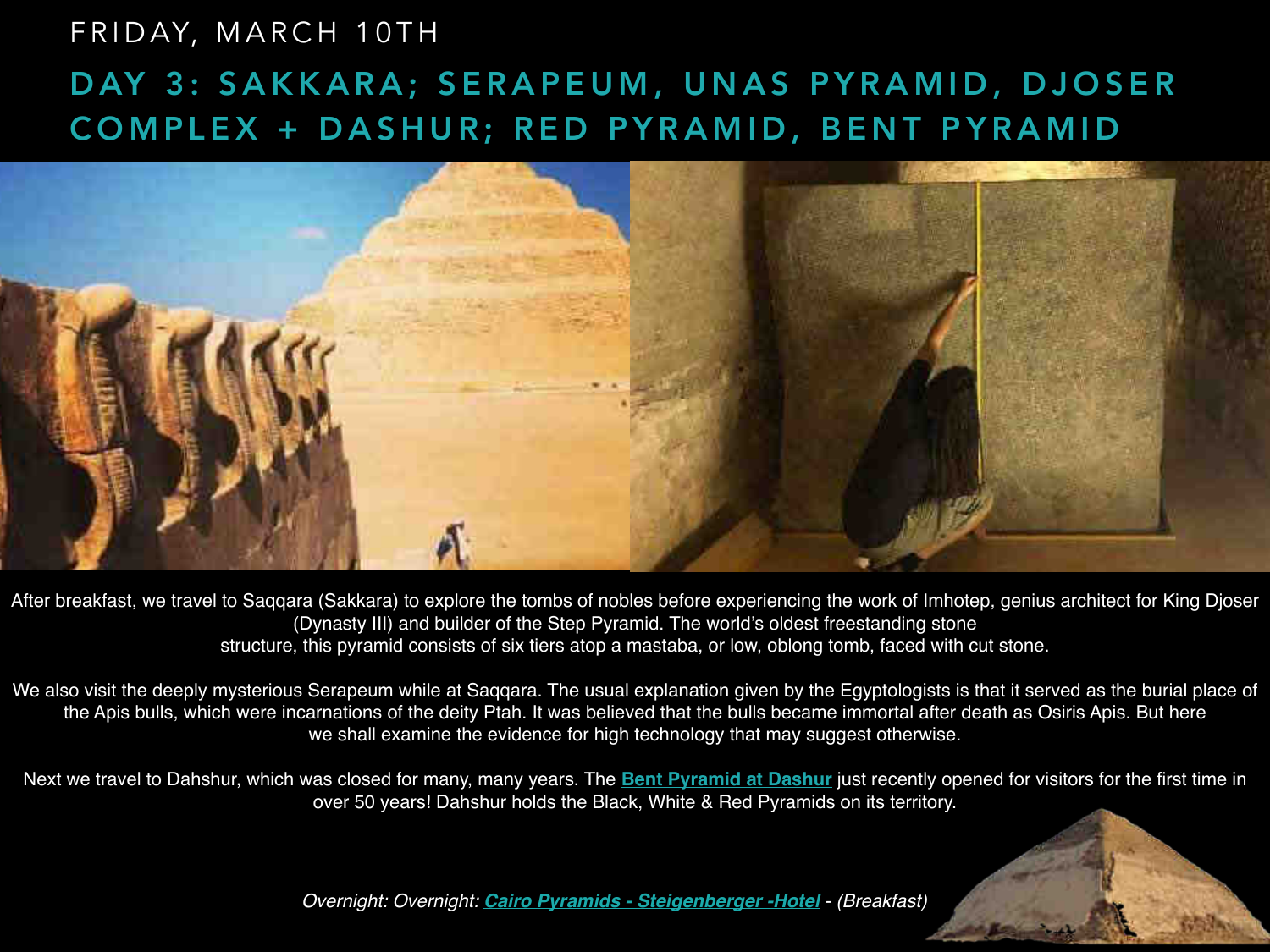#### SATURDAY, MARCH 11TH

# DAY 4: FLY TO LUXOR; LUXOR MUSEUM + LUXOR TEMPLE OF MAN

*Following breakfast, we head to Cairo airport to fly to Luxor.* 

*Upon arrival, we visit the Luxor museum, which exhibits a remarkable collection that symbolist author and rogue Egyptologist, John Anthony West considered to be ["one of the greatest finds in](https://adeptexpeditions.com/one-of-the-greatest-finds-in-all-of-egyptology/)  [all of Egyptology".](https://adeptexpeditions.com/one-of-the-greatest-finds-in-all-of-egyptology/)* 

*In the evening and under the stars we visit the Luxor Temple, where R.A Schwaller de Lubicz spent 15 years developing his 'symbolist' interpretation of*  ancient Egypt, dubbing it the "Temple of Man". A lesson and experience in the *Sacred Science awaits!* 

**Overnight: [Sonesta St. George Luxor Hotel](https://www.sonesta.com/eg/luxor/sonesta-st-george-hotel-luxor)** - (Breakfast)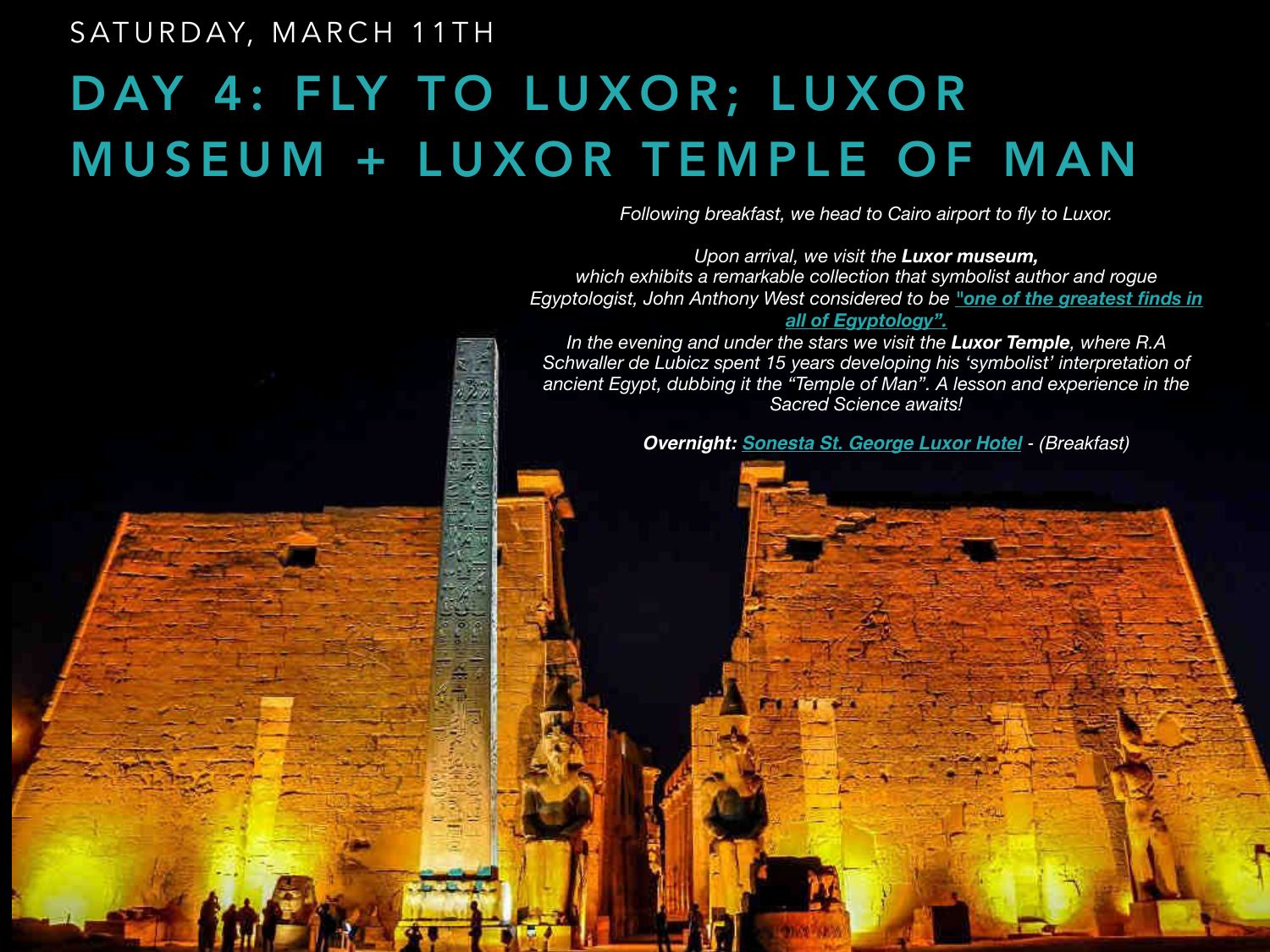## DAY 5: ABYDOS; TEMPLE OF SETI I & THE OSIREION + DENDERA TEMPLE OF HATHOR SUNDAY, MARCH 12TH



After a beautiful breakfast buffet, we'll drive through the country side of Upper Egypt to visit **Abydos** and explore the temple of the Osiris, built by Seti I, father of Ramesses the Great. Here you will have your first introduction to Sacred Symbolism. Behind the Temple we will see the "Flower of Life" depicted on the enormous megalithic stone pillars of the Osirion, one of the most powerful, mysterious, and resonant places of all Egypt, and almost certainly a major piece in the Lost Civilization Theory.

Then we visit the Dendera "Temple of Hathor" which is entirely Ptolemaic/Graeco-Roman, (ca. 150 BC - 80 AD) and consecrated to Hathor (Het-Hert), the Cosmic Feminine in her roles of Mistress of the Cycles of Time and nourishing Mother of the Universe. It's here that we get our first real taste of what time is doing to Egypt. While the knowledge of geometry, harmony, proportion and measure are still intact, we can see how the exquisite and apparently effortless virtuosity of New Kingdom art and sculpture has turned unwieldy, clumsy, and uninspired. It's a fascinating lesson for us watching Egypt degenerate and this is the first among many examples.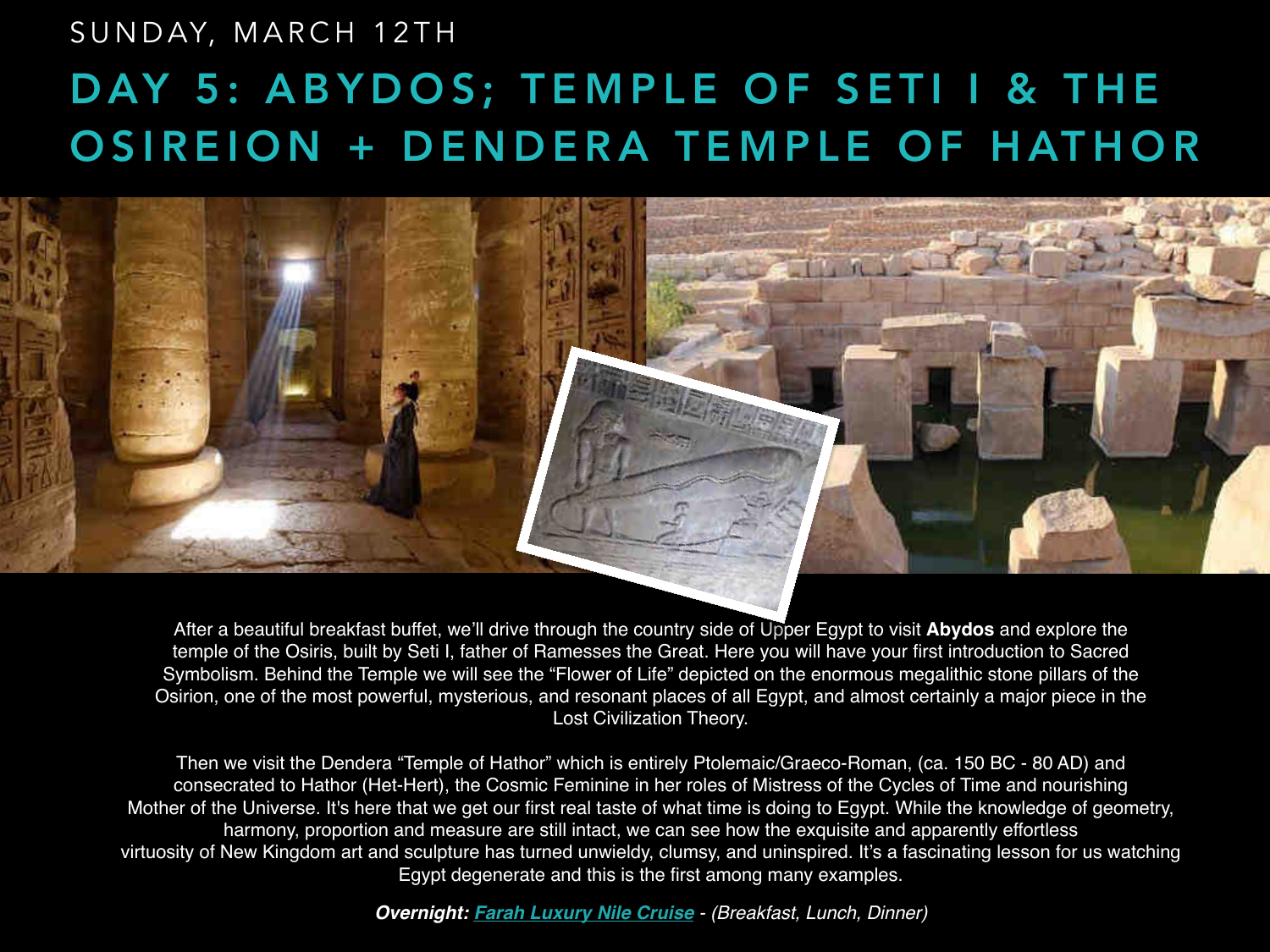#### MONDAY, MARCH 13TH

#### DAY 6: WEST BANK: HATSHEPSUT TEMPLE, DEIR EL-MEDINA, VALLEY OF THE KINGS, RAMESSEUM, COLOSSI OF MEMNON - NILE CRUISE



The West Bank is entirely funerary in significance; here we have the massive funerary complexes of the New Kingdom, the **Valley of the Kings**, where all New Kingdom pharaohs are buried, and the well-preserved tombs of the Nobles — related to those we see at Saqqara (Sakkara) but markedly different in execution and expression. This is a day much devoted to discussions of Egypt's complex and mysterious funerary beliefs and practices. Even to the New Kingdom Egyptian scribes recording the texts, they are 'mysterious', but in the broadest sense they're comprehensible; they combine the separate but intertwined doctrines: the path of Horus (which becomes the doctrine of 'salvation' in Christian doctrine) and the doctrine of reincarnation (corresponding loosely to the Vedic/Buddhist tradition).

We visit the great (but controversial) Queen Hatshepsut's Temple of Deir El Bahari, another example of a temple with a peculiarly 'modern' look to it. To the ancient Egyptians it was 'the most splendid of all' — and so it must have been. Even in its present restored state it's pretty spectacular. You will also see the legendary and massive monumental Collosi of Memnon stone statues of Amenhotep III (1386-1353 BCE)!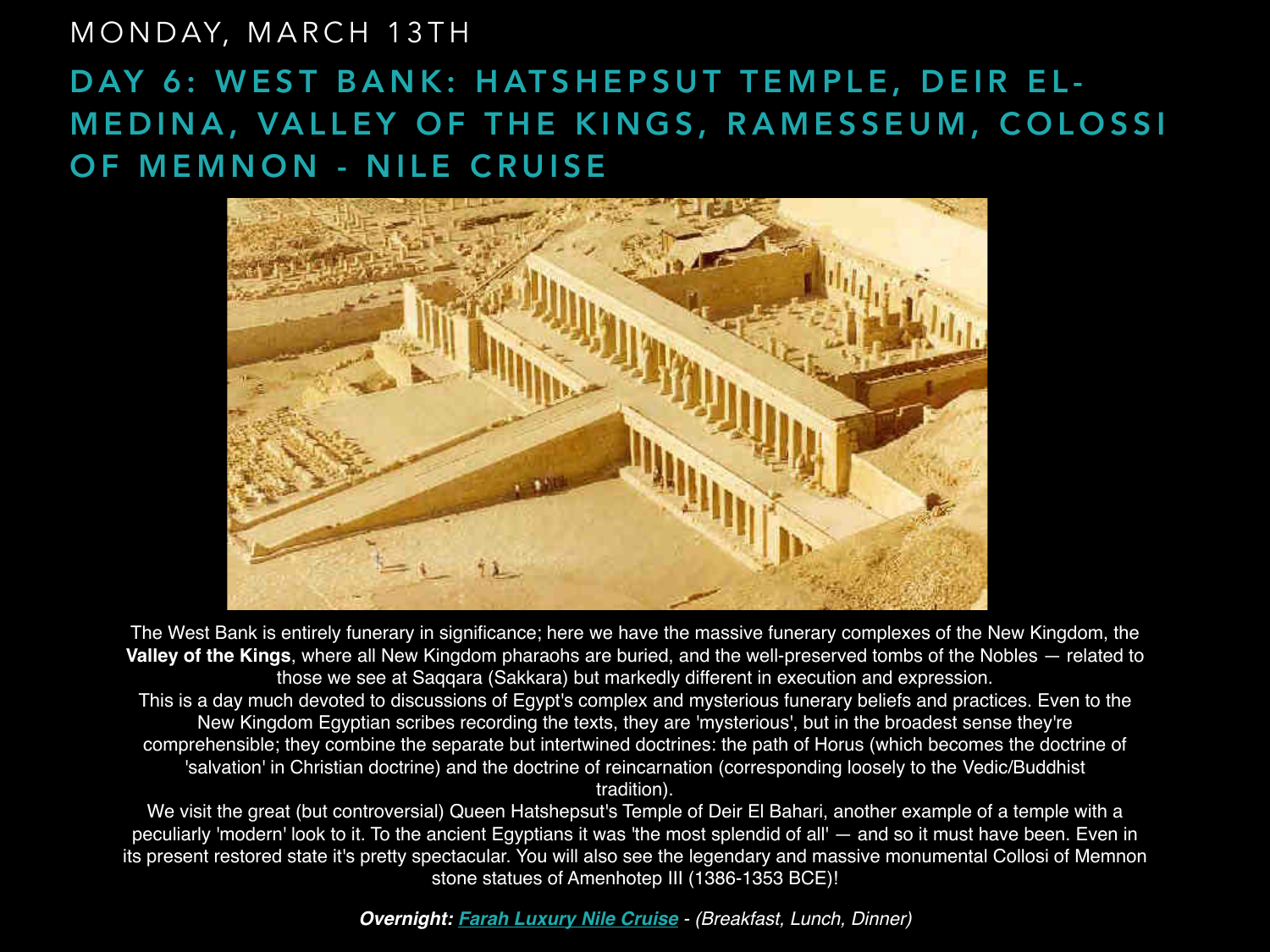# DAY 7: KARNAK TEMPLE - NILE **CRUISE** TUESDAY, MARCH 14TH



Early visit to the vast Karnak Temple complex, consecrated to Amon in his role of animator of form, the 'breath of life across the waters'. Each major temple at Luxor represents one stage in their (and our!) cosmology, stages in the genesis of the universe. Huge joyous processions connected one temple to another. So the Egyptians, through an act of conscious deliberate sympathetic magic, were themselves mimicking and therefore participating in the process of creation itself. We can no longer do this — we've lost the necessary magic spell to access it — but the power of these temples provides an echo, an inkling, an appreciation of what life had once been like, when a genuine civilization, itself in a cosmologically ordained descending octave, last prevailed.

We do a private meditation session in a secluded Sekhmet Shrine in the company of the great Goddess' granite embodiment. Sekhmet is the female aspect of the initiating fire principle. She personifies the nourishing solar rays. The lioness, fierce yet protective of has the power to both hurt and heal.

We leave Karnak awed, humbled, exhilarated and  $-$  very much looking forward to a late breakfast.

**Overnight: [Sonesta St. George Luxor Hotel](https://www.sonesta.com/eg/luxor/sonesta-st-george-hotel-luxor)** - (Breakfast)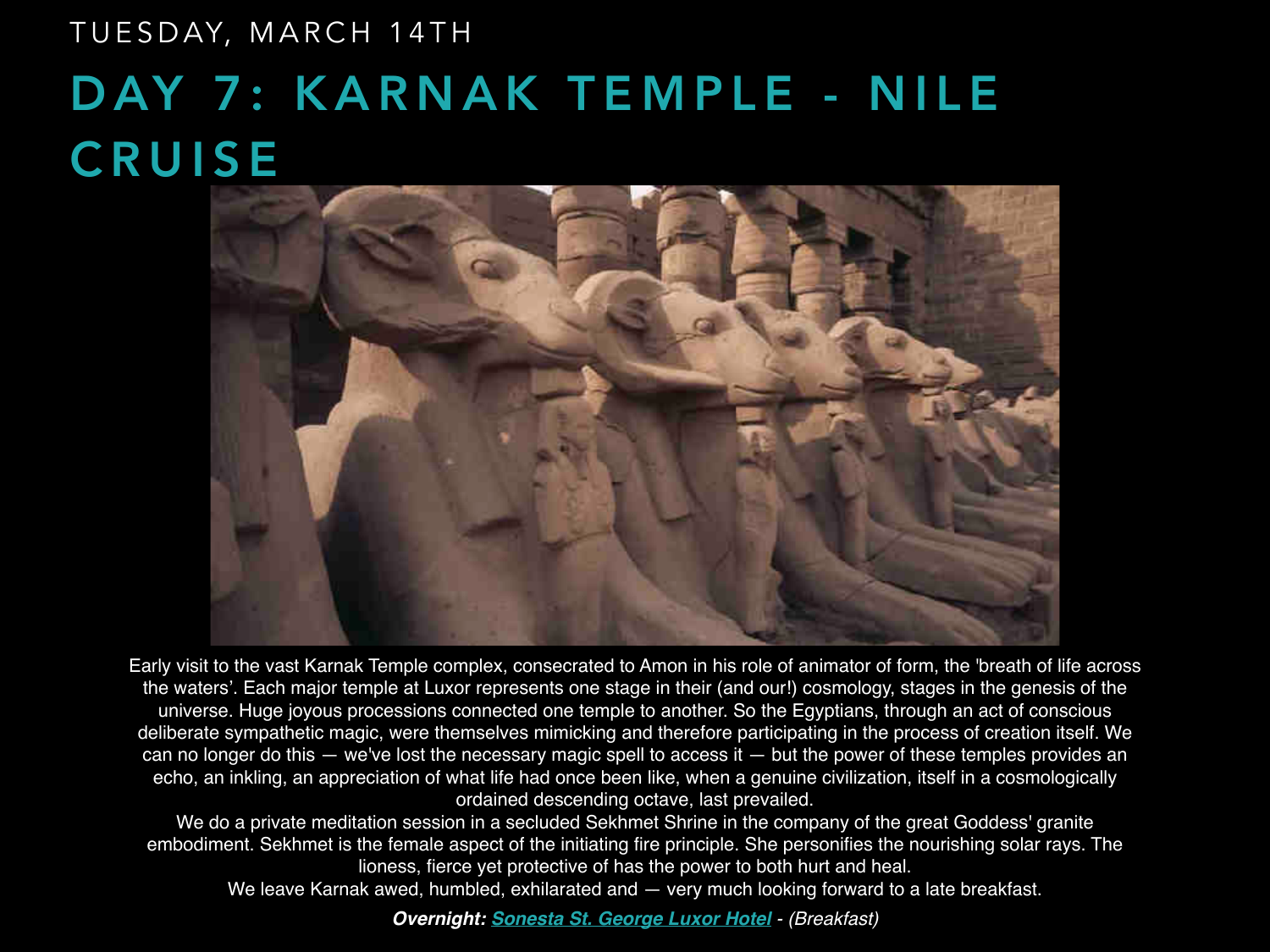#### WEDNESDAY, MARCH 15TH

# DAY 8: EDFU TEMPLE OF HORUS + KOM COMBO - NILE CRUISE



Edfu Temple of Horus, "the Falcon God", is one best preserved temples of the ancient world, consecrated to Horus of Behdet; that is, Horus in his specific role of avenger of the murder of his father, Osiris. There are many intriguing and important lessons to convey.

Kom Ombo is consecrated to the duo of Sobek, the crocodile neter (Death as a cosmic function) and Horus, the Elder (Return to the Source as a cosmic function). Beautifully sited on a bend of the Nile, but now photogenically ruinous, Kom Ombo was in its day a healing temple, hospital, and place for initiations to be conferred.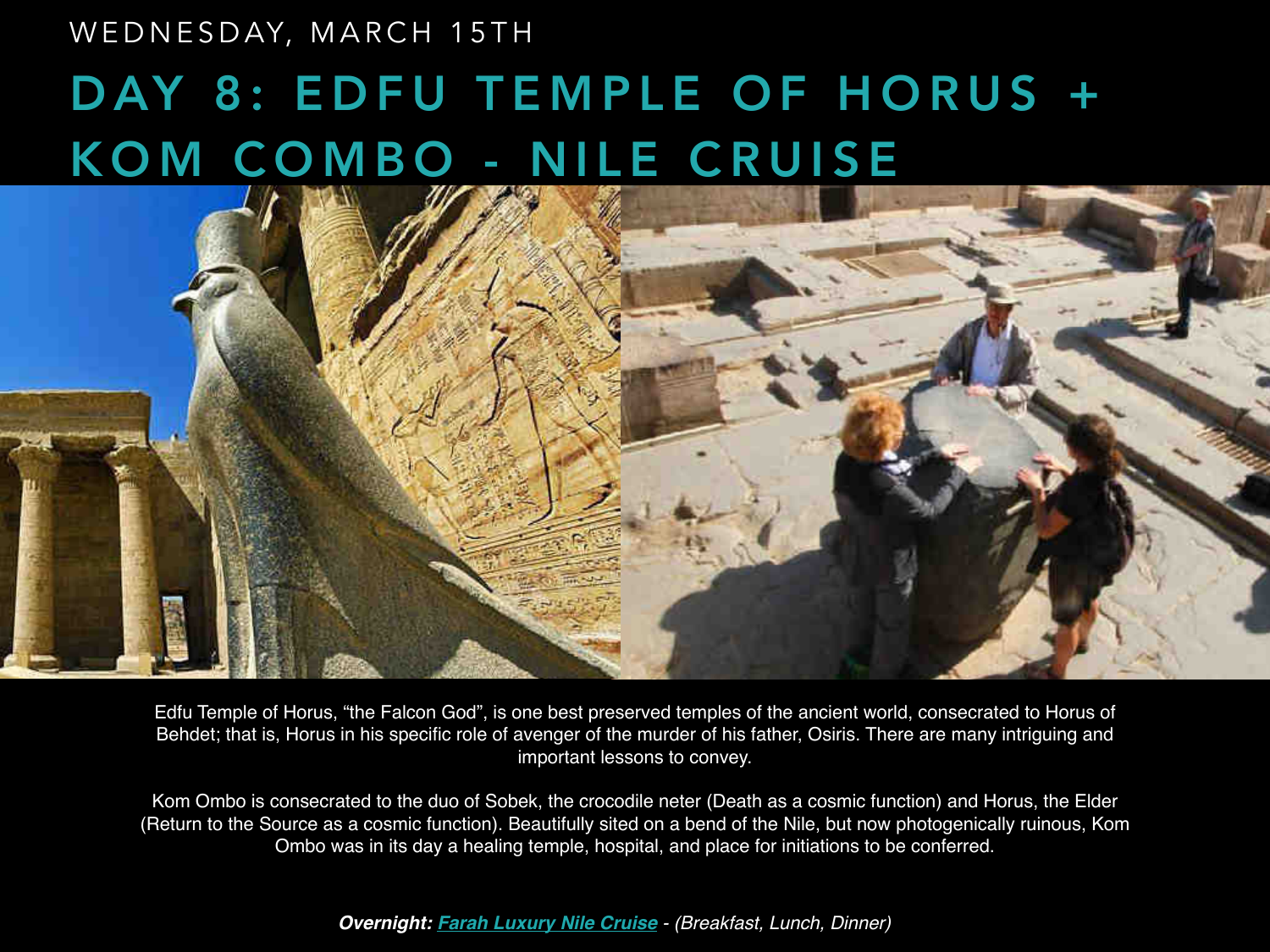### DAY 9: ASWAN QUARRY; UNFINISHED OBELISK + PHILAE TEMPLE OF ISIS - NILE CRUISE THURSDAY, MARCH 16TH



We will examine the Unfinished Obelisk at the ancient granite quarries, where a planned, half-excavated 1200 ton single block of granite failed to make it out of the bedrock. Here we get a good taste of Egyptian technology in action. The usual explanation here is what is next to impossible to convey anywhere else in Egypt: how with very simple tools the Egyptians managed to accomplish what is practically impossible to accomplish even with modern machines — but even so, plenty of mysteries remain. You will see evidence of several different techniques of quarrying stone that date to various time periods.

Then onto Philae Temple, consecrated to Isis (Auset), often depicted with the throne, or "seat of power" in her role of Mother of Horus (the Christians changed her name to the Virgin Mary, but she's Isis, like it or not). Isis is associated with the ancient Egyptians most revered star, Sirius. Philae is on an island in the middle of the Nile (now it's the lake backed up behind the British 'Low Dam' built in 1904.) Quintessentially feminine, it is one of the most beautiful and moving sites in all of Egypt, despite the relatively inelegant quality of the Ptolemaic relief work and the wholesale, but telling selective defacing. It's here that the transition of the ancient Egypt doctrine of Immortality segues almost seamlessly into Christianity in front of our eyes.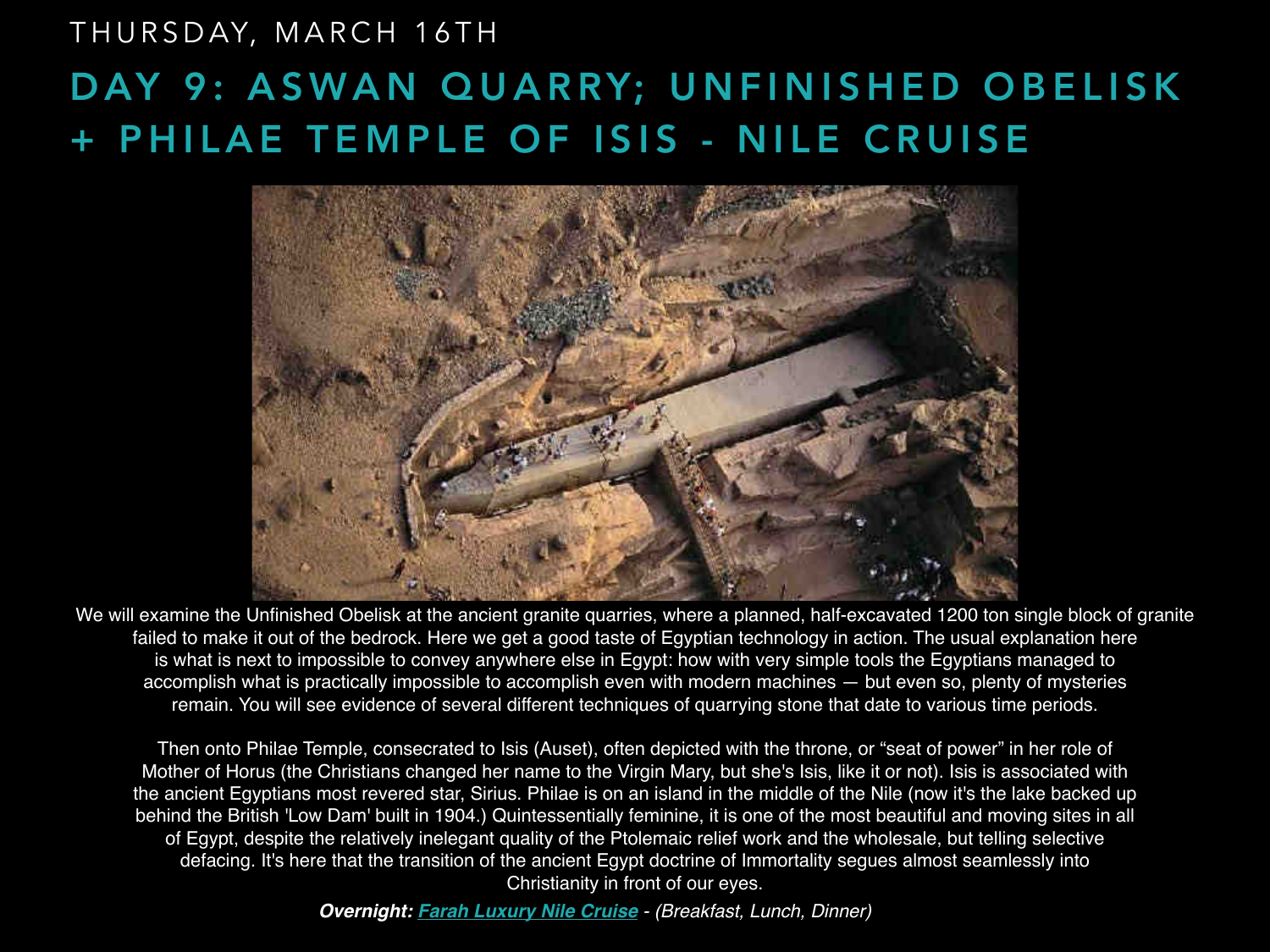FRIDAY, MARCH 17TH

# DAY 10: FLY TO CAIRO



Fly to Cairo and check-in at the hotel.

The rest of the day I free to relax and enjoy.

Explore the spa or take a refreshing dip in the pool by the Pyramids.

Overnight: Overnight: **[Cairo Pyramids - Steigenberger -Hotel](https://www.steigenberger.com/en/hotels/all-hotels/egypt/cairo/cairo-pyramids-hotel)** - (Breakfast).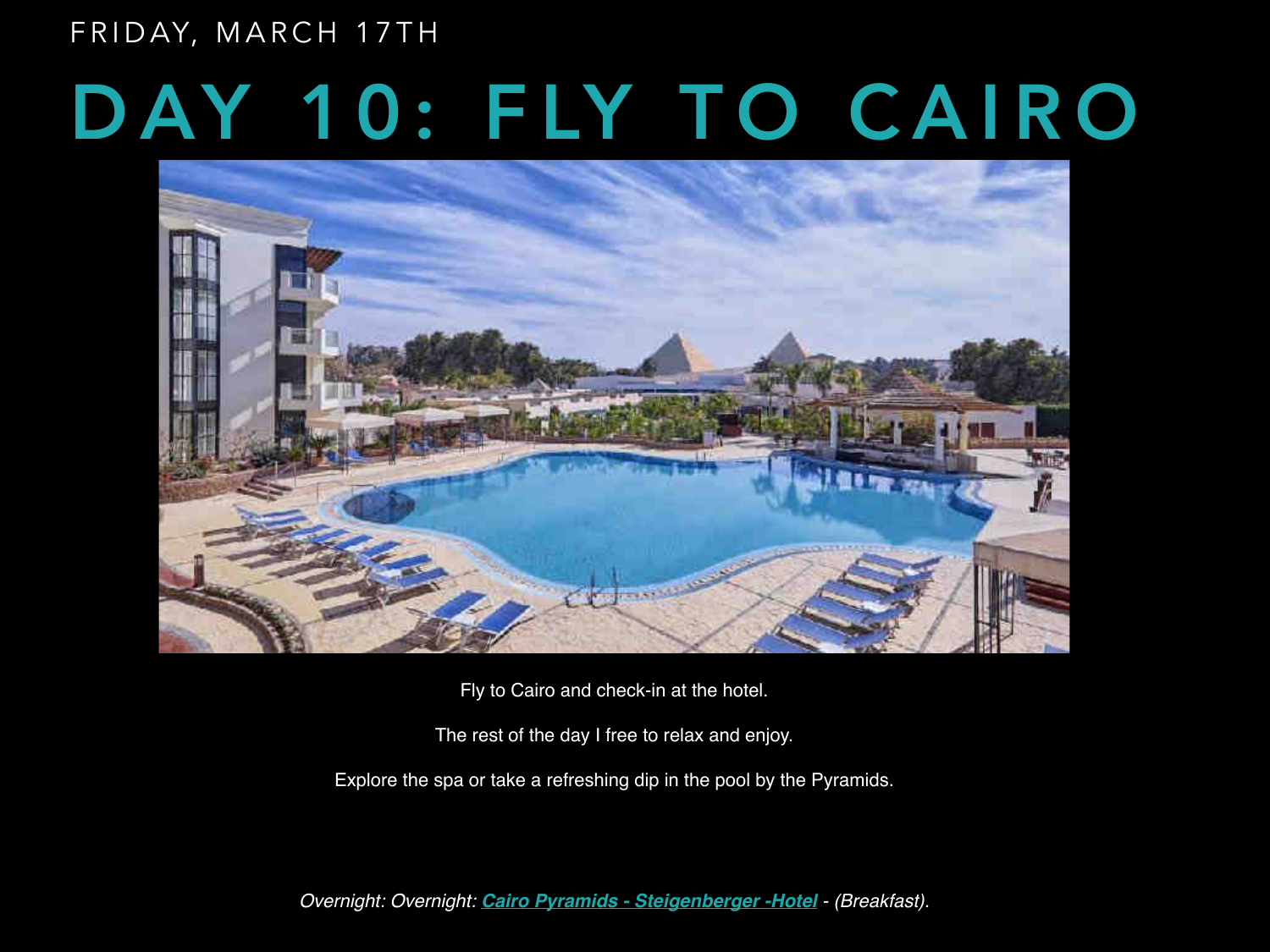### SATURDAY, MARCH 18TH DAY 12: SPECIAL PERMISSION VISIT TO ABU RAWASH & ABUSIR



For more than 100 years these Old Kingdom sites have been closed to the general public, but today members of our Adept Expeditions tour party are treated to 'Special Permissions' private visits to the rarely seen AbuSir and Abu Ghorab.

Hunter's get ready! It's a full day of exploration as we hunt for evidence for ancient technology!

What will you discover?

Overnight: Overnight: **[Cairo Pyramids - Steigenberger -Hotel](https://www.steigenberger.com/en/hotels/all-hotels/egypt/cairo/cairo-pyramids-hotel)** - (Breakfast).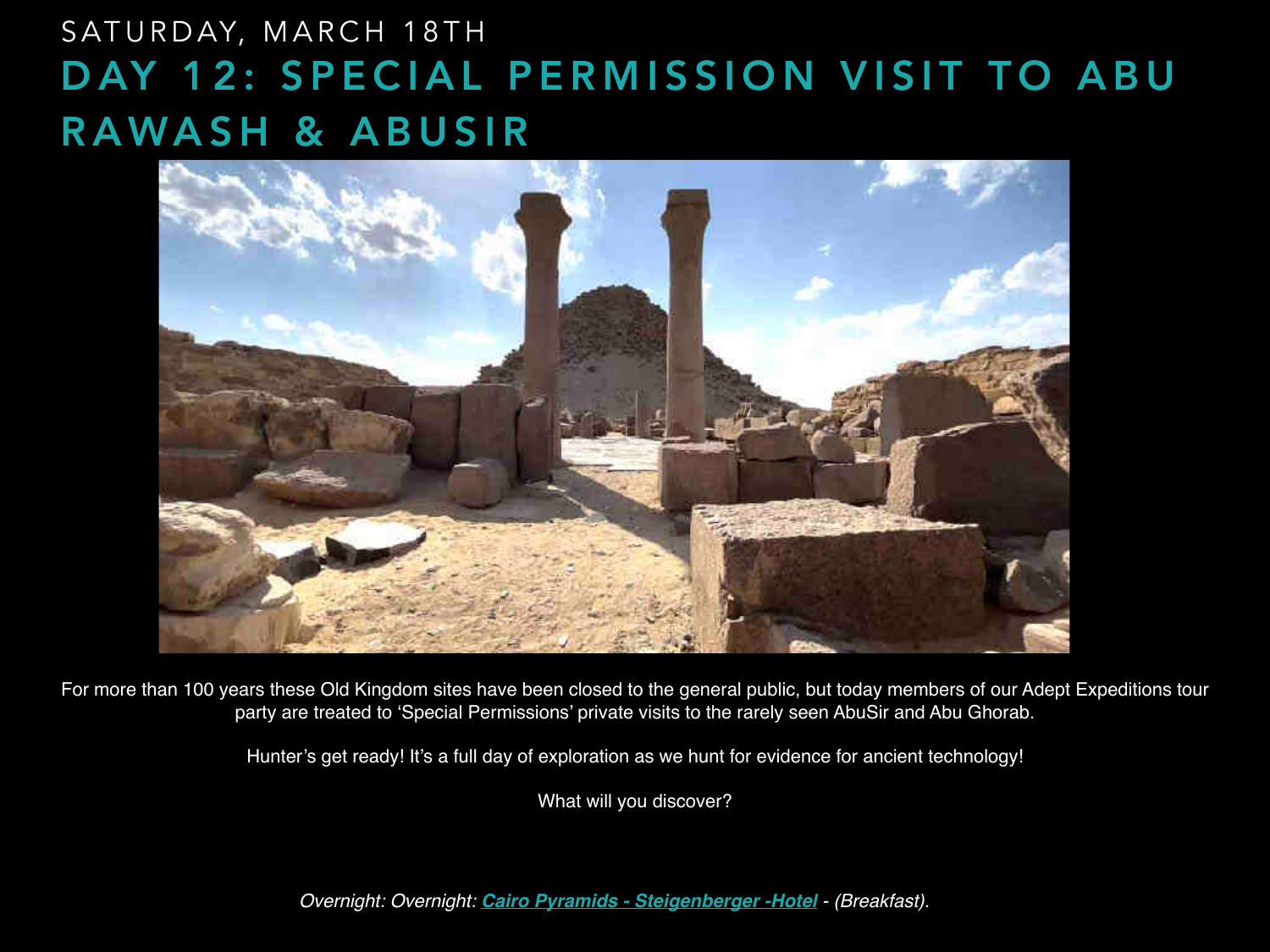### DAY 12: MUSEUM, PRIVATE VISIT INSIDE THE GREAT PYRAMID, FAREWELL DINNER PARTY SUNDAY, MARCH 19TH



After breakfast you will take a trip to the brand new Grand Egyptian Museum.

The tour comes to end with a private visit inside the Great Pyramid with special permissions access to all three chambers. For almost everyone our private session inside the so-called King's chamber is a profound, life-enhancing experience. Few are those who come out unmoved.

Overnight: Overnight: **[Cairo Pyramids - Steigenberger -Hotel](https://www.steigenberger.com/en/hotels/all-hotels/egypt/cairo/cairo-pyramids-hotel)**- (Breakfast, Farewell Dinner)